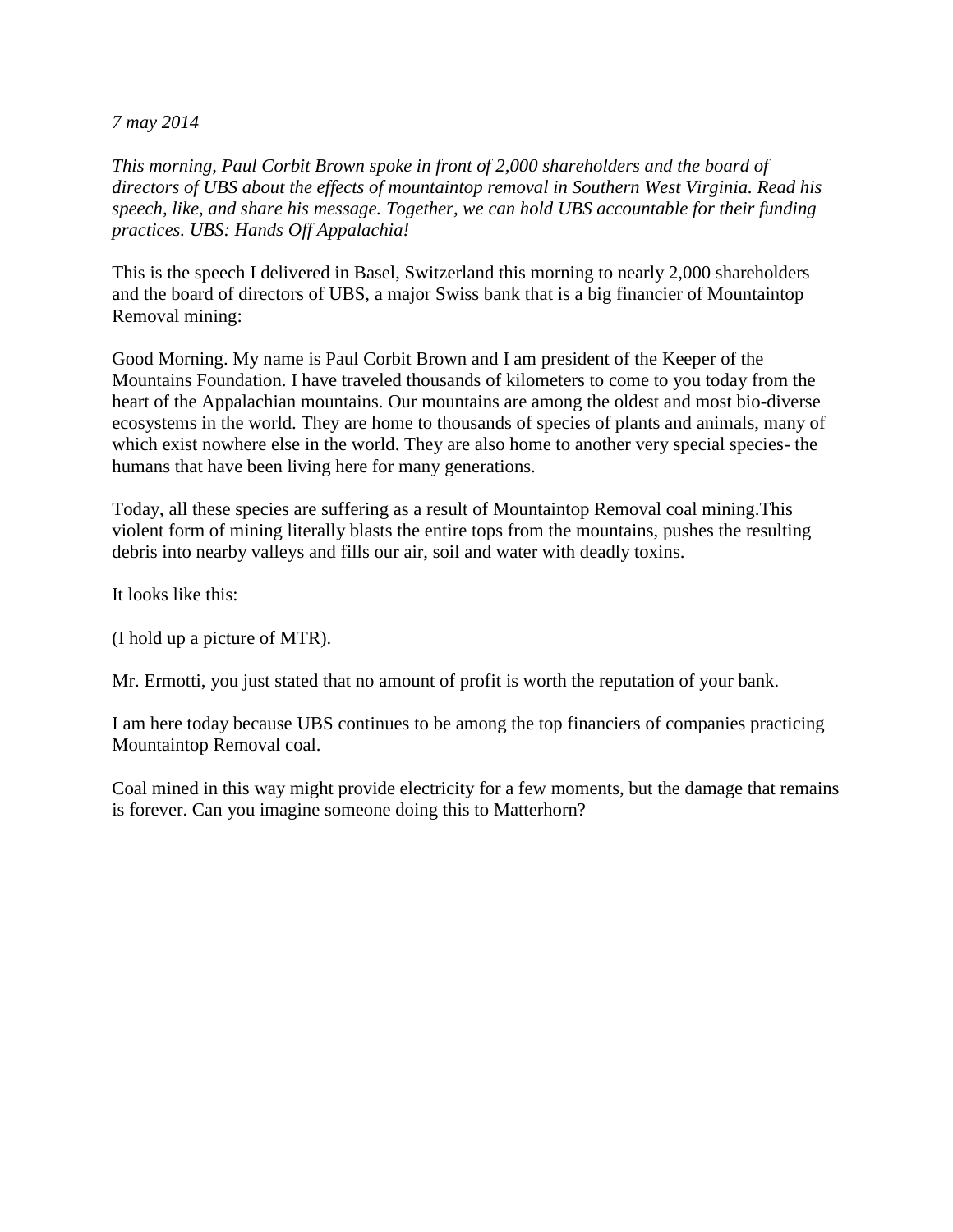

Imagine, a company coming to your country, destroying your precious mountains, making their profit and then leaving you with a toxic wasteland forever. I'll give you a moment to ponder this.

Some of you might recall that I came to speak with you last year about this very same problem. It's not just the loss of the mountains. This industry is taking our lives as well. We are suffering from heart, liver, and lung disease; cancer, and dramatic increases in birth defects. In the 12 short months since we last met, it is estimated that 4,000 of my people have died due to their exposure to coal toxins, many of them released into our environment as a result of Mountaintop Removal. Think about that…there are nearly 2,000 people in this room. That means that for every person attending this meeting today, two of my people died last year. This happens year after year and there are now more than 25 peer reviewed scientific studies that attest to these facts.

It has been said that the death of 1 is a tragedy and the death of thousands is a statistic. I can assure you that watching my own mother suffering through cancer or my father struggling for his next breath is more than just a statistic to me. In fact, nearly every family I know is dealing with this sorrow. So, while you may have little concern for flying squirrels, barred owls, spotted newts, or even the mountains of Appalachia, I wonder how many of you have the stomach to know that your bank is continuing to lend money to companies that are poisoning our water and ruining our health.

UBS claims to have a system to screen out environmentally destructive clients and claims not to "directly finance" mountaintop removal mining. But last May, UBS participated in a loan transaction with Alpha Natural Resources, the #1 producer of MTR coal. Earlier this year, Alpha received the largest water pollution penalty in the history of the U.S. Clean Water Act. If UBS's environmental standards are low enough to pass Alpha Natural Resources, your standards are meaningless.

Even the CEO of Patriot Coal, the #2 producer of Mountaintop removal coal has agreed to phase out Mountaintop removal operations and admitted that the practice is both environmentally destructive and increasingly unprofitable. And yet, UBS was one of only two banks that participated in the refinancing of a revolving loan to James River Coal, a struggling Mountaintop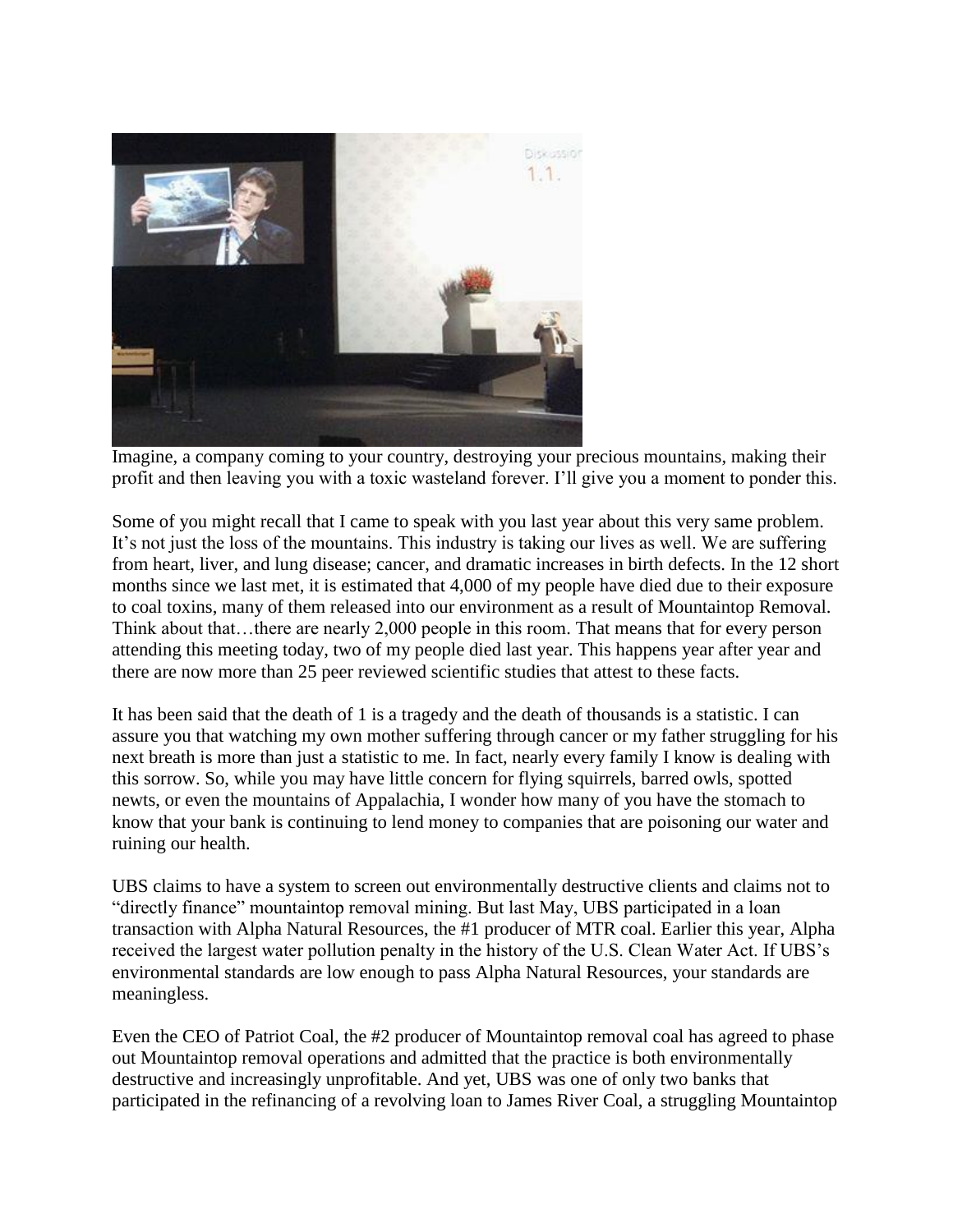removal producer in January 2014. In April, James River filed for bankruptcy..

You may continue to insist that you don't lend money to "Mountaintop removal projects", but the truth is Mountaintop removal is not financed by project loans. It is financed by the general corporate loans you so generously provide to Alpha Natural Resources and other Mountaintop Removal coal producers.

Let's just for one moment contrast your behavior with banks like BNP Paribas, JPMorgan Chase, Wells Fargo and UniCredit. These banks have put policies in place that stop ALL financing for companies engaged in mountaintop removal.

Did these investments add pennies to your dividend? I don't know, but I do know that they are taking years from the lives of countless families in Appalachia. In a country like Switzerland, known for its love of the mountains and its commitment to human rights, you should be ashamed of your continued involvement with these companies in any form.

I am here to insist that UBS stop shutting its eyes to the health crisis in Appalachia or hiding behind my own government's failings to protect us. As with other crimes throughout time, history will take a dim view of those who chose quick profit over the well-being of their planet and basic rights of their fellow human beings by continuing to support practices such as Mountaintop Removal.

My questions to the board are this:

1) This is water that comes out of our kitchen taps. Would you want to bathe your children in this water? Do you think it is ethical for you to continue financing companies that do this (I show a picture of black water) to our water supplies?

2) UBS prides itself on its human rights policy. Your Environmental and Human Rights Policy states that the bank has set 'do no harm' standards for its investments and financing transactions with respect to human rights and environmental impacts. Are you aware that last May, a delegation from the United Nations Working Group on Business and Human Rights, called for investigations into reported violations of the right to health and water by MTR operations in Appalachia? How long will UBS continue to offer financial services to companies involved in blatant human rights violations?

3) It is appropriate here to contrast the behavior of UBS with banks like BNP Paribas, JPMorgan Chase, and Wells Fargo, who are no longer financing companies like Arch Coal because they see Mountaintop Removal as unethical. Even the CEO of Patriot Coal, the #2 producer of MTR, has agreed to phase out MTR operations and admitted that the practice is both environmentally destructive and increasingly unprofitable. Will UBScontinue to pick up business that its competitors deem unethical?

4) Will you continue to believe weak laws and lack of government protection in another country absolve you of guilt for enabling environmental destruction and human rights violations by sustaining them financially?